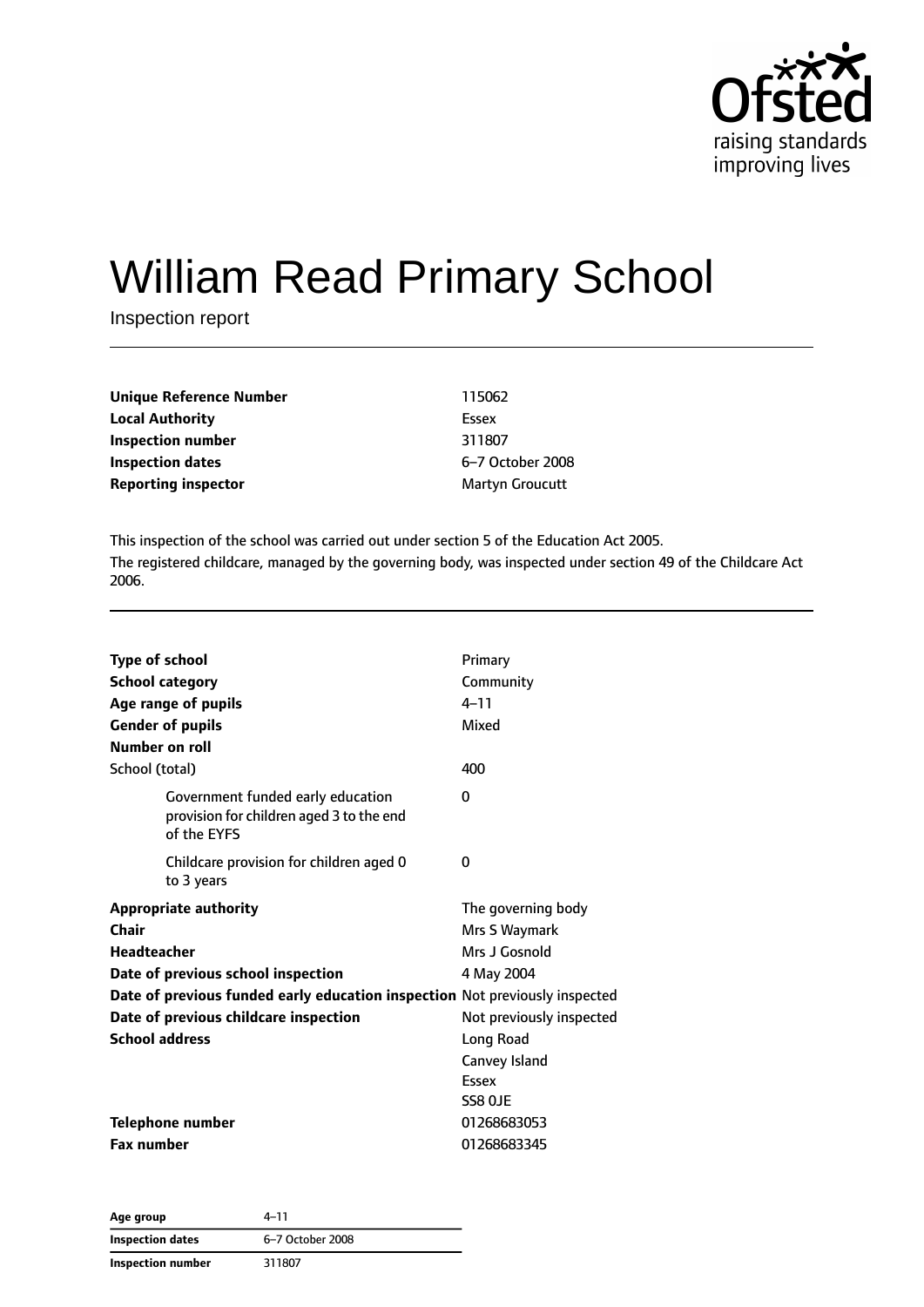.

<sup>©</sup> Crown copyright 2008

Website: www.ofsted.gov.uk

This document may be reproduced in whole or in part for non-commercial educational purposes, provided that the information quoted is reproduced without adaptation and the source and date of publication are stated.

Further copies of this report are obtainable from the school. Under the Education Act 2005, the school must provide a copy of this report free of charge to certain categories of people. A charge not exceeding the full cost of reproduction may be made for any other copies supplied.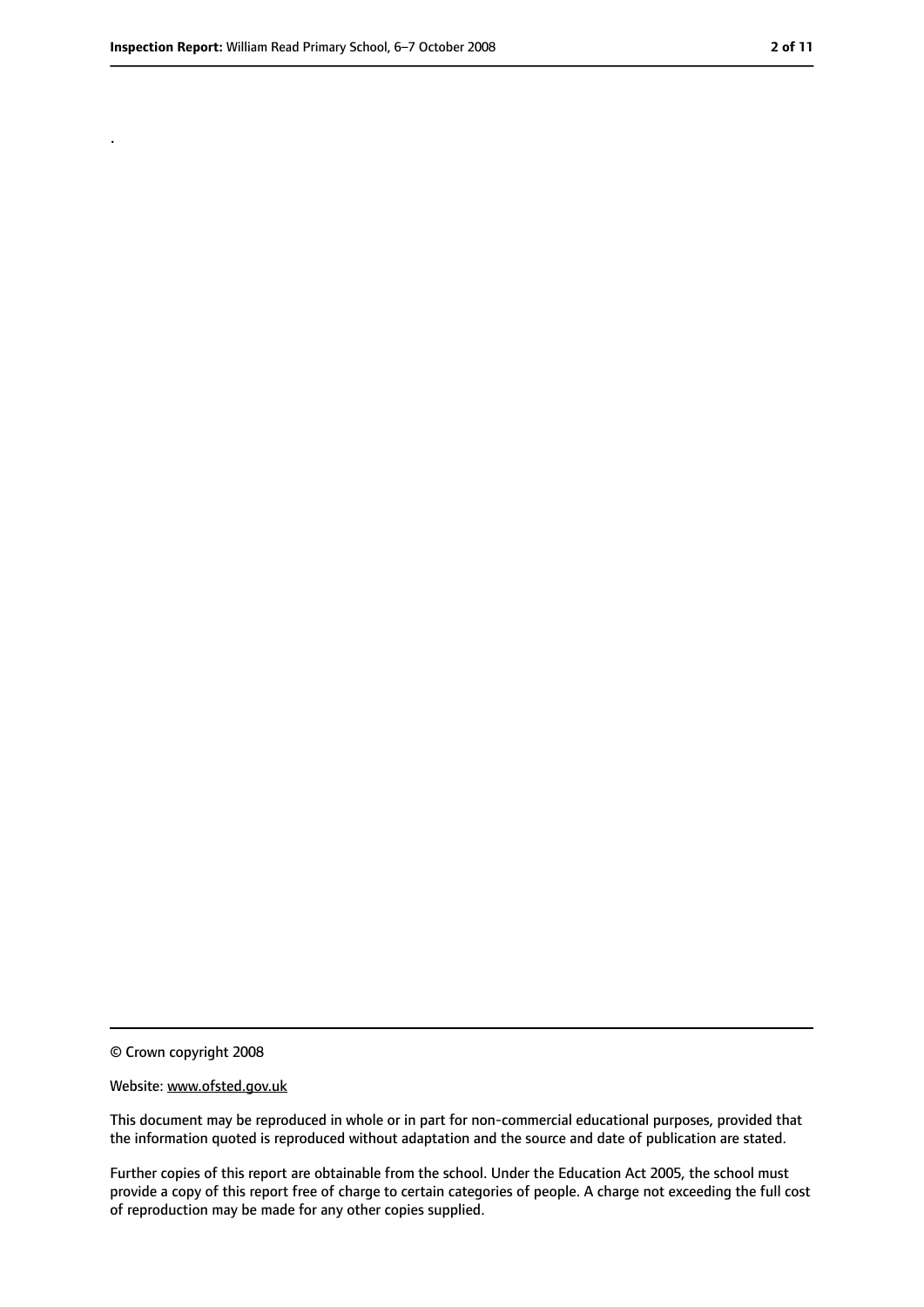### **Introduction**

The inspection was carried out by three Additional Inspectors.

#### **Description of the school**

This is a larger than average primary school with 400 pupils aged between four and 11. The new headteacher has been in post since the start of term five weeks ago. The large majority of pupils are White British, and numbers from minority ethnic groups and those speaking English as an additional language are well below the national average. The percentage with learning difficulties and those with statements of special education need are above the national average. Children's attainment on entry to the school is well below the levels expected. The school has received the awards of Investors in People, Basic Skills, Active Mark and Advanced Healthy Schools.

Pre-school provision, operated in accommodation leased from the school and not managed by the school's governors, was inspected simultaneously.

#### **Key for inspection grades**

| Grade 1 | Outstanding  |
|---------|--------------|
| Grade 2 | Good         |
| Grade 3 | Satisfactory |
| Grade 4 | Inadequate   |
|         |              |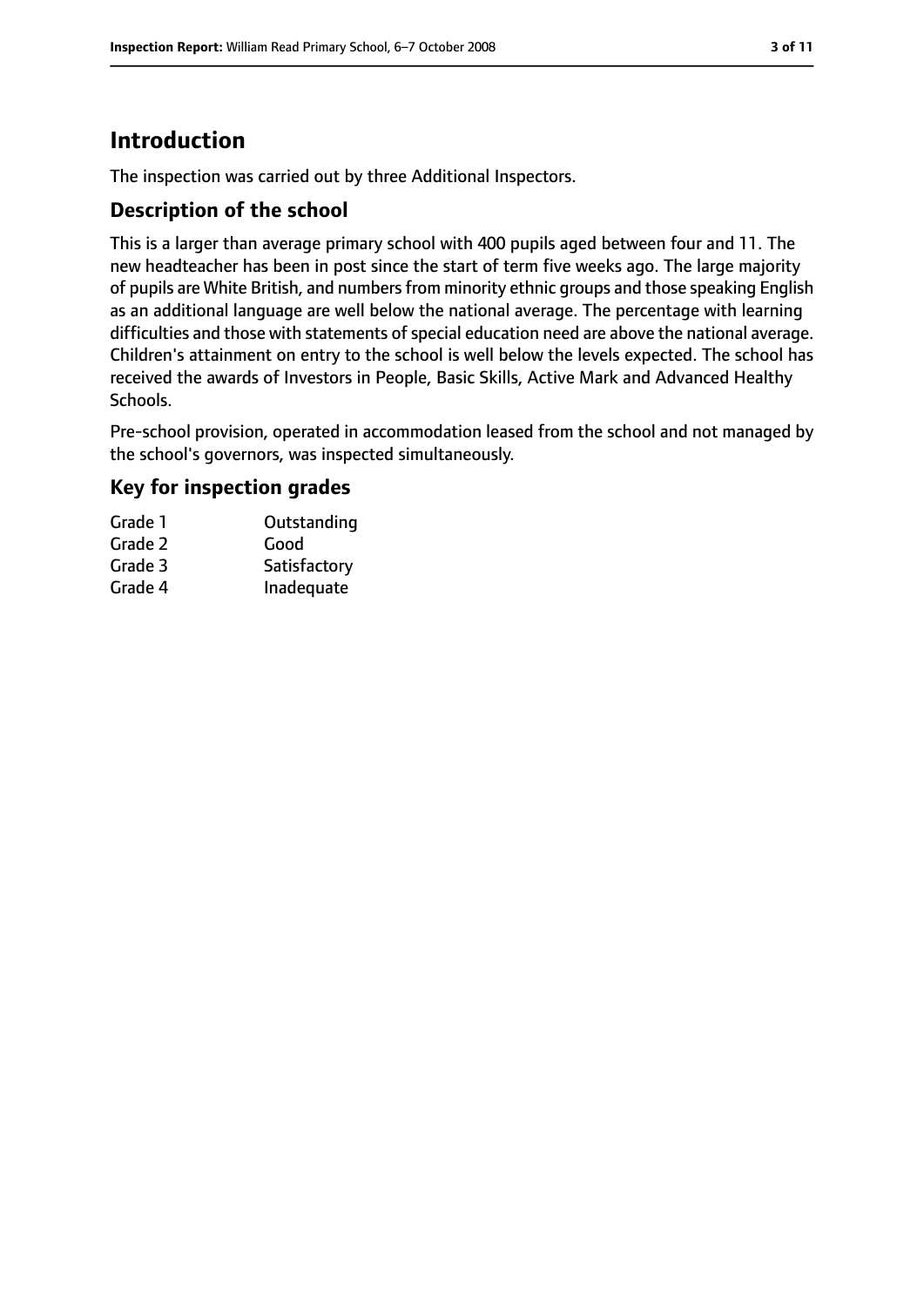### **Overall effectiveness of the school**

#### **Grade: 2**

William Read Primary is a good and improving school. It demonstrates effective self-evaluation and has a good capacity for further improvement. Pupils do well to reach average standards by the end of Year 6 because many start with levels of attainment that are well below those expected. They make good progress.

Leadership and management are good and the newly appointed headteacher has a clear vision for maintaining effective leadership. The role of middle managers currently lacks focus, leading to inconsistency in the monitoring and evaluation of teaching and learning. Governors, under the able leadership of the chair, carry out their role effectively.

Pupils enjoy learning and their commitment is reflected in the new school motto devised by the school council, 'If we believe, we will achieve'. Alongside supporting academic achievement, staff are committed to developing the personal and social skills of pupils, which are often under-developed when they start in Reception. The support they receive for living healthy lifestyles is outstanding, reflected in the excellent provision for sport and physical education and through the upcoming 'Healthy Week' of activities. Pupils are keen to accept additional responsibilities, such as membership of sports teams or acting as playground buddies. The school has promoted a range of ways in which pupils can make a positive contribution to their community, both in school and in the wider community. This reflects a wider commitment to a belief that 'every child matters' and to supporting their future economic well-being.

Teachers work well together and are a good team. They have high expectations and work effectively with teaching assistants. Appropriate support allows lower achieving pupils to make good progress. However, sometimes there is not sufficient challenge to enable the higher achieving pupils to reach their full potential. The school's well written marking policy is not uniformly applied, so some pupils lack written advice about improving their work. Learning is supported effectively by the good use of computers and technology. A new school web site, currently under development, is designed to further support the school in reaching out to parents so that they can maximise their support to their children.

The curriculum places an emphasis on developing skills in literacy and numeracy. It is successful in taking a thematic approach to the wider areas covered in the foundation subjects. It is monitored carefully to ensure full coverage of necessary areas and skill development. The curriculum is supported by a range of themed weeks and visits, which help bring learning to life. Work in art and design and music is of a high quality, enhancing school life. For example, from the earliest age pupils gain a real enjoyment from singing. The school provides a visually stimulating environment.

Procedures for safeguarding pupils are outstanding. As a result pupils feel safe, contributing to their enjoyment of coming to school and making the good progress they achieve.

### **Effectiveness of the Early Years Foundation Stage**

#### **Grade: 2**

Children learn and develop well. From well below the expected starting points, they make good progress and achieve well, particularly in their personal and emotional development. Children leave their parents readily at the start of the day and settle happily into the Reception classes because the staff help them to feel safe and well cared for. Teaching is good. Activities are planned carefully from a good curriculum which is based effectively on the new Early Years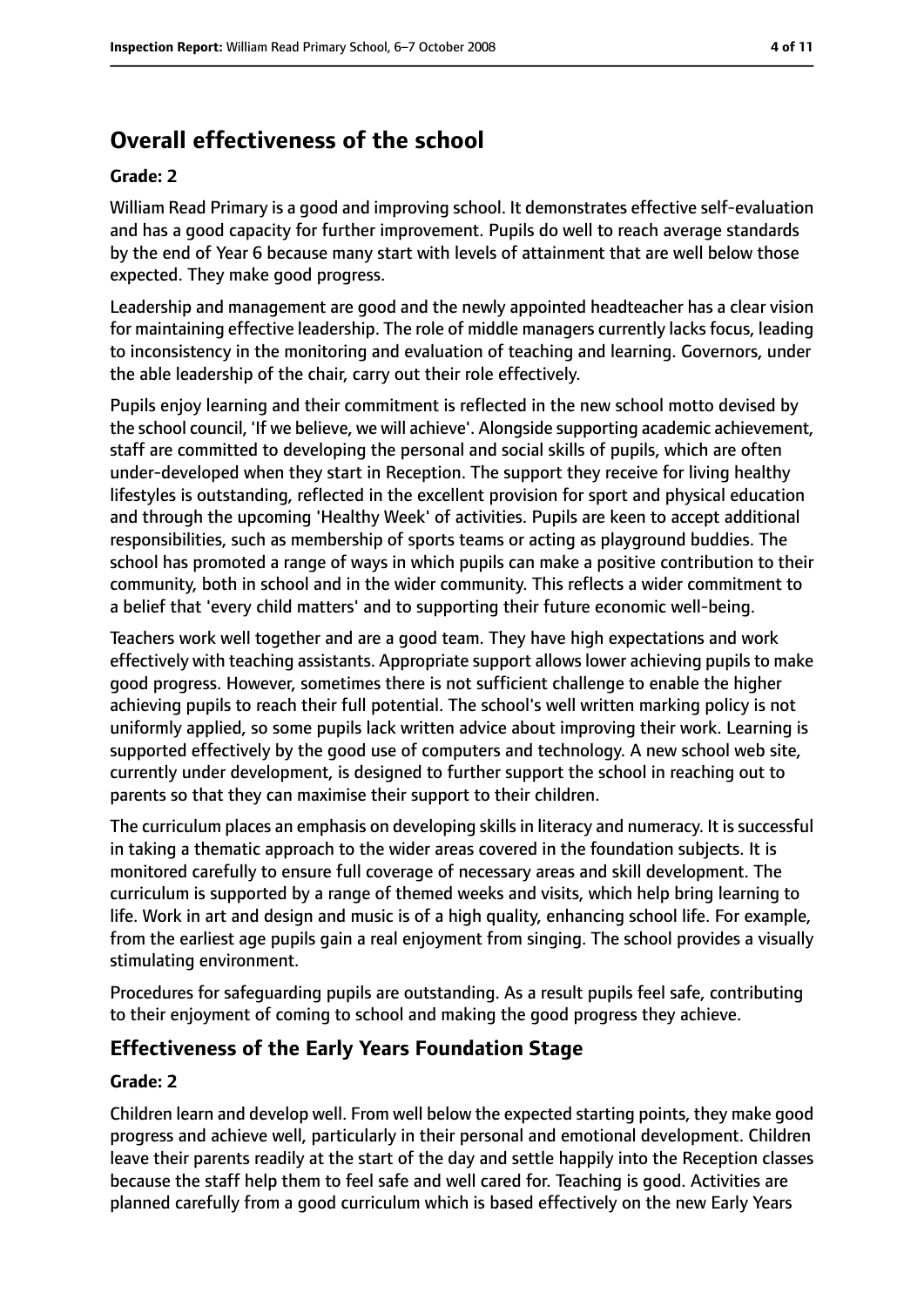Foundation Stage (EYFS) requirements. Teachers and support staff provide a good balance of organised and free-play opportunities so that children are encouraged to learn basic skills and discover new experiences. The outdoor area is used well to increase children's physical skills and has plenty of toys and activities to interest them. As a result, they enjoy learning and join in with others with increasing confidence. They do not reach all of the expected goals by the time they enter Year 1 because many have weak social skills and a limited knowledge of basic skills in communication, language, literacy and numeracy. Nevertheless, they behave well and are eager to learn. Links with parents and carers are positive and help to ensure that they are kept informed of how well their children's progress.

The provision is led and managed well. The EYFS leader is conscientious and provides a very good role model for her colleagues. She is adept at analysing the school's entry data and keeps a close check on how well children are doing by tracking progress and identifying areas for further improvement, such as children's writing and calculation skills. The staff have developed the provision effectively since the previous inspection and acknowledge that the monitoring of teaching and learning is an area to develop further.

#### **What the school should do to improve further**

- Develop the role of middle managers to make them more effective in monitoring the quality of teaching and learning throughout the school.
- Ensure consistency of practice in the application of the school's detailed marking policy.
- Increase the level of challenge for higher achievers to enable them to maximise their progress.

### **Achievement and standards**

#### **Grade: 2**

Most groups of pupils, including those who find learning difficult, achieve well. On occasions, there is not enough challenge for the higher achieving pupils, which slows their progress. A significant number of children enter Reception with standards that are well below those normally found. Effective teaching enables them to make good progress throughout the year. This is maintained during Key Stage 1, although by the end of Year 2, overall standards are still below the national expectation. Good progress continues in Key Stage 2, enabling pupils to reach the standards expected nationally by the end of Year 6. This stands them in good stead for moving on to secondary school. Committed teachers throughout the school support this good achievement across the whole curriculum, including the development of the personal and social skills. Overall, this outcome means that during their time in the school pupils make good progress and achieve well.

### **Personal development and well-being**

#### **Grade: 2**

Pupils enjoy school. They usually work hard, behave well and are positive about learning. They develop excellent knowledge of what is needed for a healthy and a safe life, participating in the wide range of physical activities. Pupils accept the responsibilities offered as school councillors, playground buddies and as 'double trouble untanglers', supporting other pupils who occasionally experience difficulties in relationships with peers. There are increasingly successful links with the local community, which help to promote pupils' cultural understanding. Spiritual, moral, social and cultural education is good and the school recognises the need to develop international links with schools in other countries to give pupils a wider, global perspective. Pupils' satisfactory level of literacy and numeracy skills, their ability to work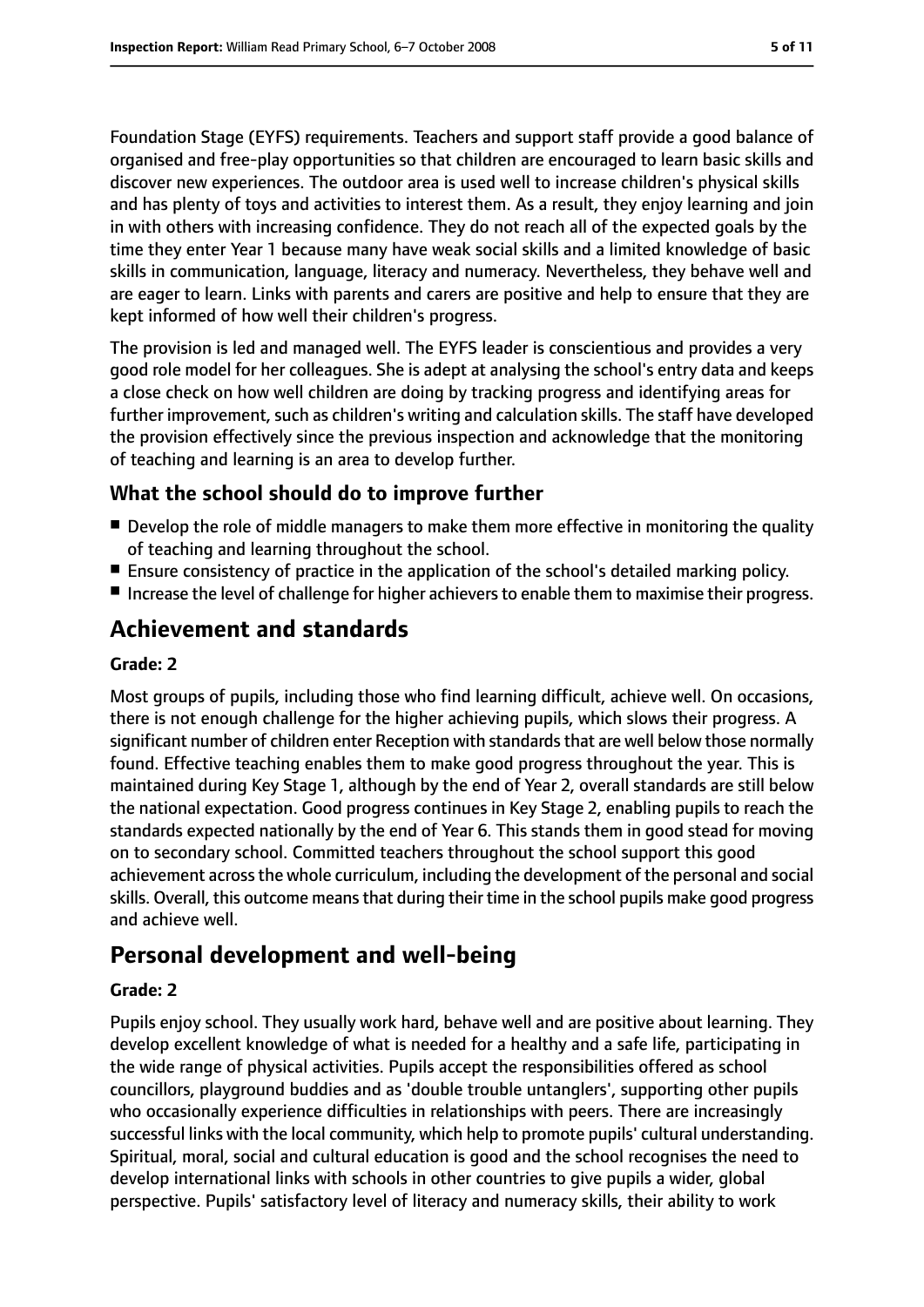together and their positive attitudes to work with each other provide a solid base for moving to their next school and later life. The school works hard to promote attendance, which is satisfactory.

## **Quality of provision**

#### **Teaching and learning**

#### **Grade: 2**

Teachers have high expectations of pupils, contributing to the purposeful atmosphere in school. They regularly use questioning to good effect, developing pupils' thinking skills. Good use is made of teaching assistants and support staff, who provide effective support for pupils. Those pupils who find learning more difficult are therefore able to make good progress. Teachers assess pupils' attainment accurately. They regularly refer to success criteria and learning objectives, identify misunderstandings and help pupils to overcome them. However, marking is inconsistent. Too often it simply affirms or praises without specific reference to what pupils have done well or what they need to do to improve. Appropriate use is made of personal targets to support learning and teachers ensure that pupils make good progress in basic skills, such as speaking and listening. Support for those pupils who need additional help is effective, but there is not enough challenge for higher achievers at times. Teachers use information and communication technology (ICT) effectively to support learning.

#### **Curriculum and other activities**

#### **Grade: 2**

The curriculum is good because it is planned imaginatively to provide an exciting range of rich and varied experiences. This is enhanced by specialist links with local secondary schools. Pupils enjoy a wide range of activities including musical and sporting clubs, a German club and opportunities for family learning. The school has a good focus on improving pupils' literacy and numeracy skills. It is working successfully to develop a topic-based approach where pupils use skills from a range of subjects, for example, using literacy and art within history lessons. Art and music are prominent and the high standards reached are evidenced by the numerous displays of pupils' work. Opportunities for pupils to learn modern foreign languages are built in wherever possible. Personal, social and health education and citizenship

are taught effectively in all year groups. Visits, residential trips and themed events, such as the recent mathematics week, supplement the curriculum and are valued by the pupils. The school has attractive outdoor areas which are used well.

#### **Care, guidance and support**

#### **Grade: 2**

The school follows all the legal requirements for ensuring children's safety and well-being rigorously. Robust arrangements are in place for child protection and all adults who work in the school are suitably checked. The school has clear procedures for monitoring attendance and any bullying or racial incidents. First aid procedures are thorough. All staff are trained to know how to keep the children safe and their knowledge is regularly updated to ensure they remain vigilant. As a result, children are well cared for and supported. Academic guidance is good for most pupils, although sometimes there is insufficient challenge for the higher achievers. An effective system is used for tracking children's progress from which data is analysed carefully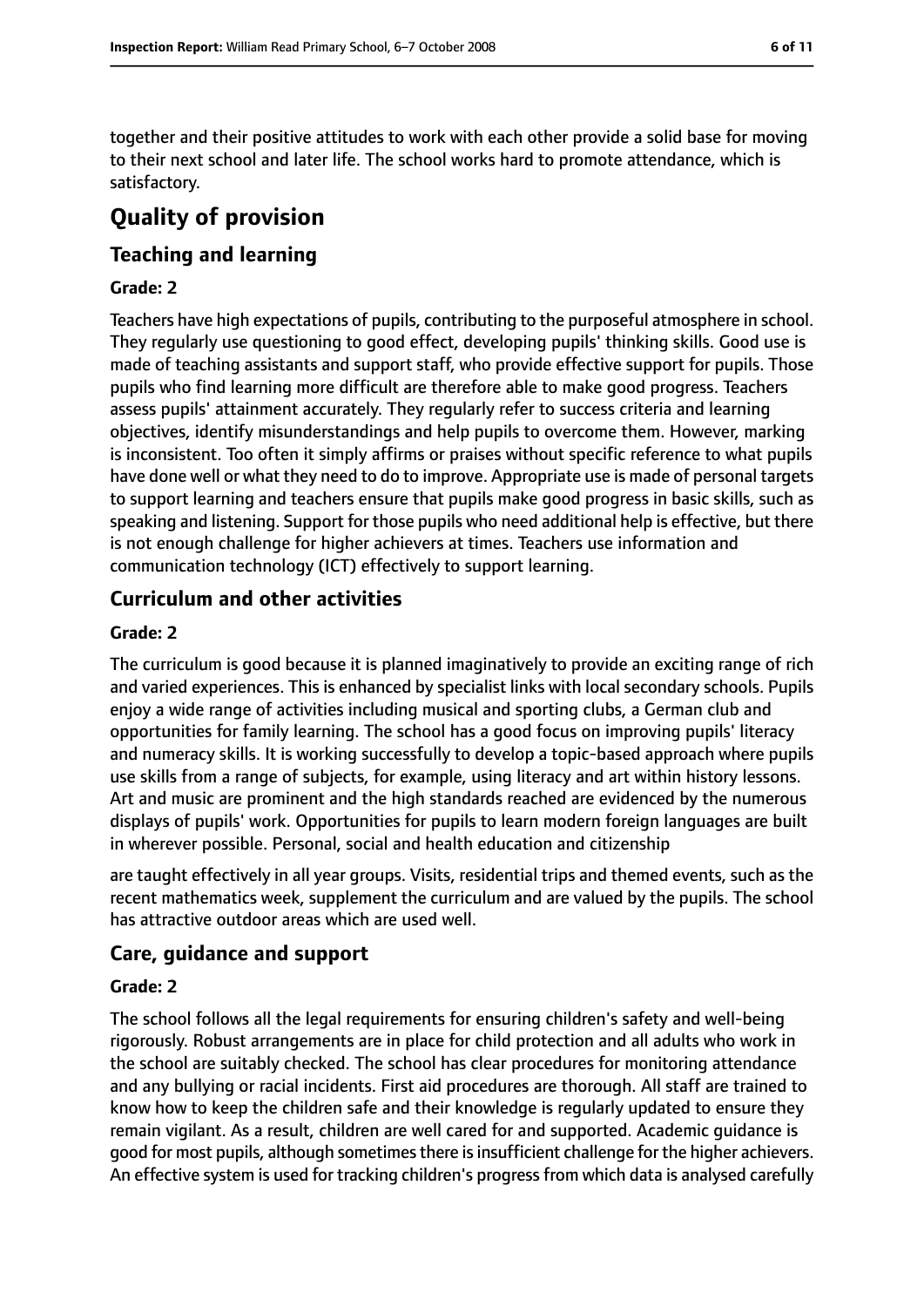and then used to identify areas upon which to focus. The school has secure systems for checking the progress of children with particular language needs and learning difficulties.

#### **Leadership and management**

#### **Grade: 2**

The newly appointed headteacher has a clear focus and vision for school improvement. She has the full support of governors, teachers and pupils and has established an effective rapport with her acting deputy headteacher. Leadership has set challenging targets, successfully addressing the decline in achievement in Key Stage 1 seen in recent years. Pupils are now making good progress overall throughout the school. The role of middle managers is not yet fully developed, with the result that monitoring and assessment has yet to establish a clear whole school focus. For example, not all teachers implement the marking policy fully. There is a strong commitment to serving the local community, sometimes in effective partnership with other agencies, which contributes well to community cohesion. Equality of opportunity within school is one reason why pupils are able to make good progress. The governors carry out their roles and responsibilities effectively and contribute to the success of the school. Sound finance systems contribute to the positive use of the budget, supporting the school in providing good value for money.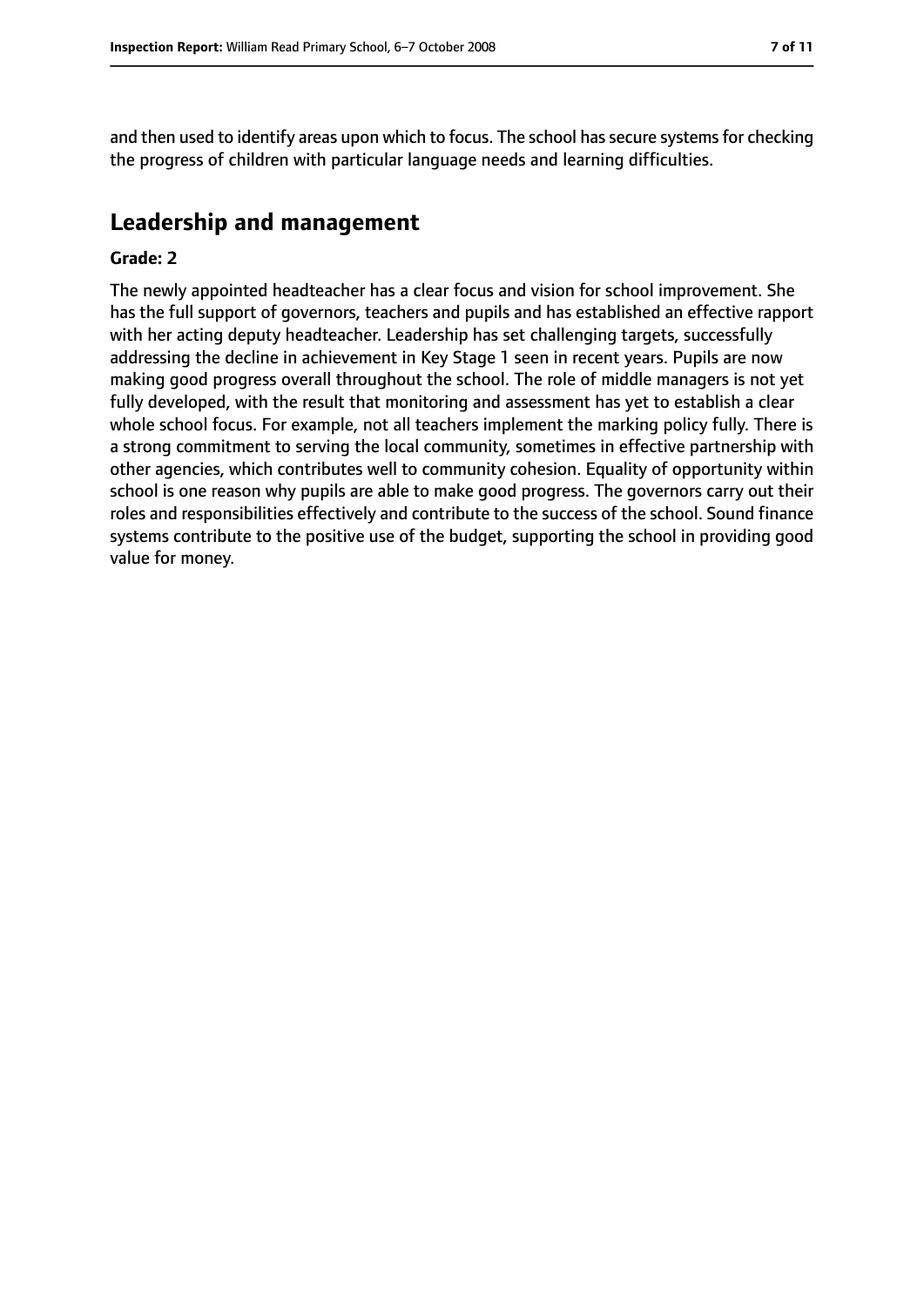**Any complaints about the inspection or the report should be made following the procedures set out in the guidance 'Complaints about school inspection', which is available from Ofsted's website: www.ofsted.gov.uk.**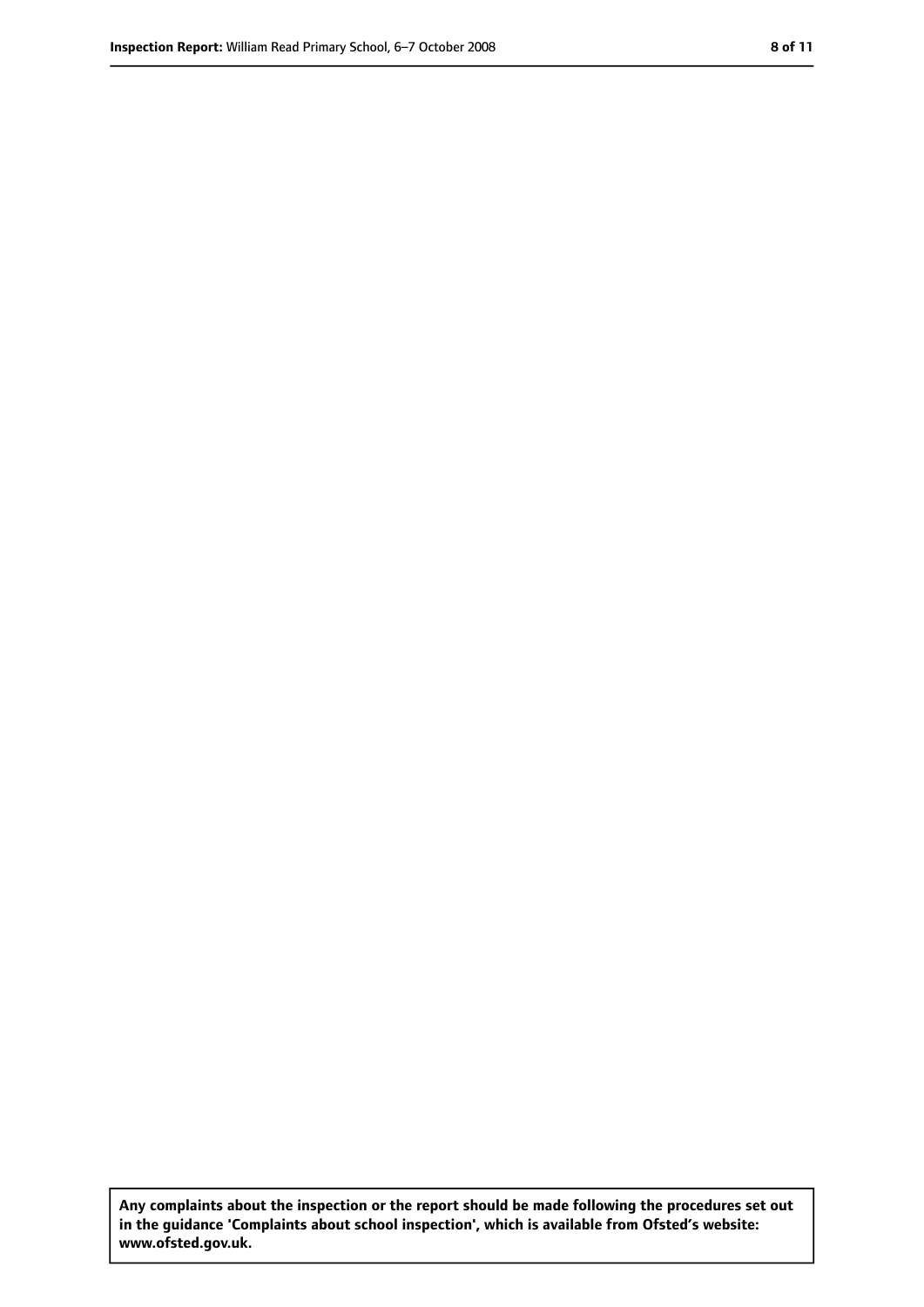### **Inspection judgements**

| Key to judgements: grade 1 is outstanding, grade 2 good, grade 3 satisfactory, and | <b>School</b>  |
|------------------------------------------------------------------------------------|----------------|
| arade 4 inadequate                                                                 | <b>Overall</b> |

#### **Overall effectiveness**

| How effective, efficient and inclusive is the provision of<br>education, integrated care and any extended services in meeting the<br>needs of learners? |     |
|---------------------------------------------------------------------------------------------------------------------------------------------------------|-----|
| Effective steps have been taken to promote improvement since the last<br>inspection                                                                     | Yes |
| How well does the school work in partnership with others to promote learners'<br>well being?                                                            |     |
| The capacity to make any necessary improvements                                                                                                         |     |

### **Effectiveness of the Early Years Foundation Stage**

| How effective is the provision in meeting the needs of children in the<br><b>EYFS?</b>       |   |
|----------------------------------------------------------------------------------------------|---|
| How well do children in the EYFS achieve?                                                    |   |
| How good are the overall personal development and well-being of the children<br>in the EYFS? | 3 |
| How effectively are children in the EYFS helped to learn and develop?                        |   |
| How effectively is the welfare of children in the EYFS promoted?                             |   |
| How effectively is provision in the EYFS led and managed?                                    |   |

#### **Achievement and standards**

| How well do learners achieve?                                                                               |  |
|-------------------------------------------------------------------------------------------------------------|--|
| The standards <sup>1</sup> reached by learners                                                              |  |
| How well learners make progress, taking account of any significant variations<br>between groups of learners |  |
| How well learners with learning difficulties and/or disabilities make progress                              |  |

#### **Annex A**

<sup>&</sup>lt;sup>1</sup>Grade 1 - Exceptionally and consistently high; Grade 2 - Generally above average with none

significantly below average; Grade 3 - Broadly average to below average; Grade 4 - Exceptionally low.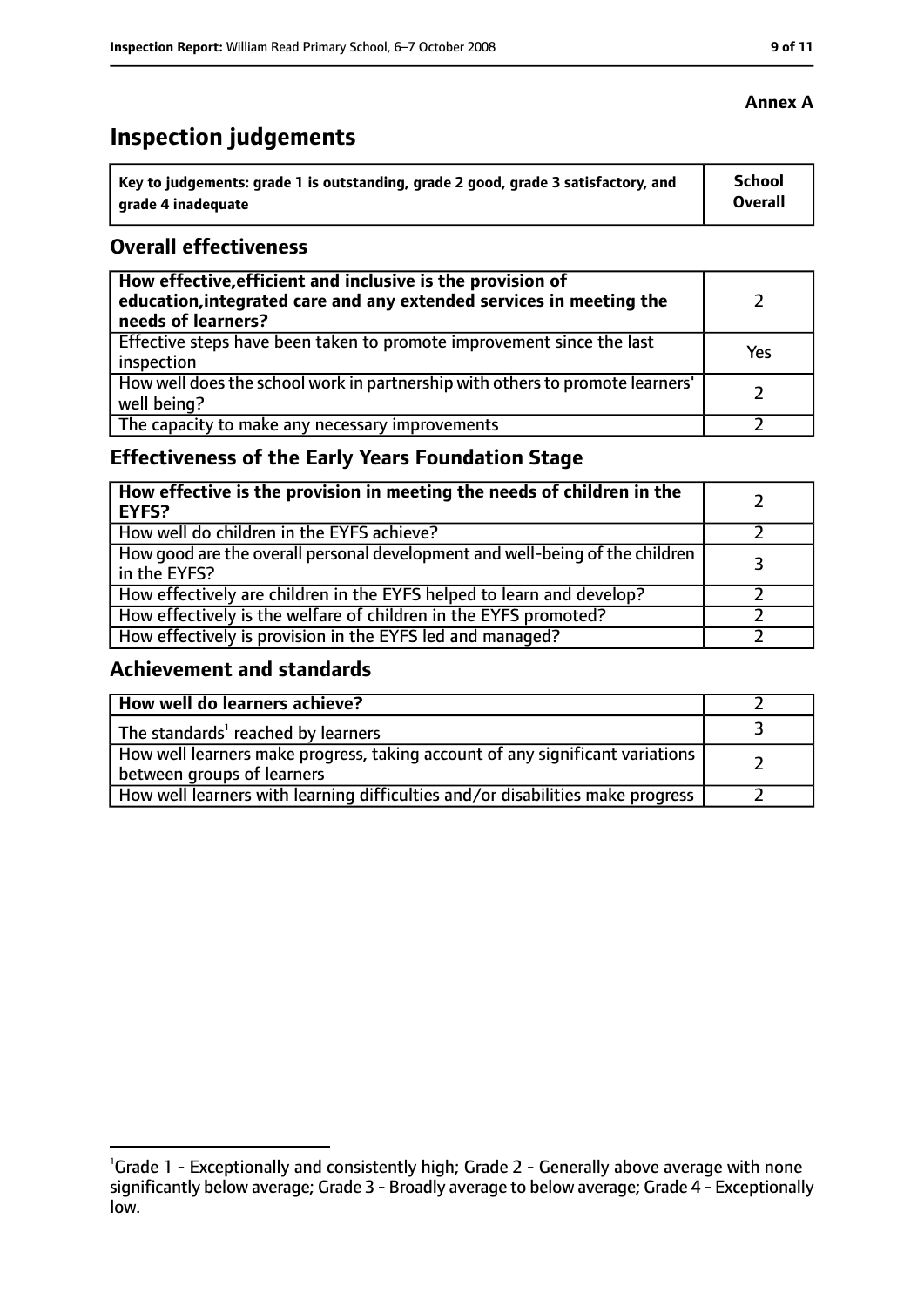### **Personal development and well-being**

| How good are the overall personal development and well-being of the<br>learners?                                 |  |
|------------------------------------------------------------------------------------------------------------------|--|
| The extent of learners' spiritual, moral, social and cultural development                                        |  |
| The extent to which learners adopt healthy lifestyles                                                            |  |
| The extent to which learners adopt safe practices                                                                |  |
| The extent to which learners enjoy their education                                                               |  |
| The attendance of learners                                                                                       |  |
| The behaviour of learners                                                                                        |  |
| The extent to which learners make a positive contribution to the community                                       |  |
| How well learners develop workplace and other skills that will contribute to<br>their future economic well-being |  |

### **The quality of provision**

| How effective are teaching and learning in meeting the full range of<br>learners' needs?              |  |
|-------------------------------------------------------------------------------------------------------|--|
| How well do the curriculum and other activities meet the range of needs and<br>interests of learners? |  |
| How well are learners cared for, quided and supported?                                                |  |

### **Leadership and management**

| How effective are leadership and management in raising achievement<br>and supporting all learners?                                              |     |
|-------------------------------------------------------------------------------------------------------------------------------------------------|-----|
| How effectively leaders and managers at all levels set clear direction leading<br>to improvement and promote high quality of care and education |     |
| How effectively leaders and managers use challenging targets to raise standards                                                                 |     |
| The effectiveness of the school's self-evaluation                                                                                               |     |
| How well equality of opportunity is promoted and discrimination eliminated                                                                      |     |
| How well does the school contribute to community cohesion?                                                                                      |     |
| How effectively and efficiently resources, including staff, are deployed to<br>achieve value for money                                          |     |
| The extent to which governors and other supervisory boards discharge their<br>responsibilities                                                  |     |
| Do procedures for safequarding learners meet current government<br>requirements?                                                                | Yes |
| Does this school require special measures?                                                                                                      | No  |
| Does this school require a notice to improve?                                                                                                   | No  |